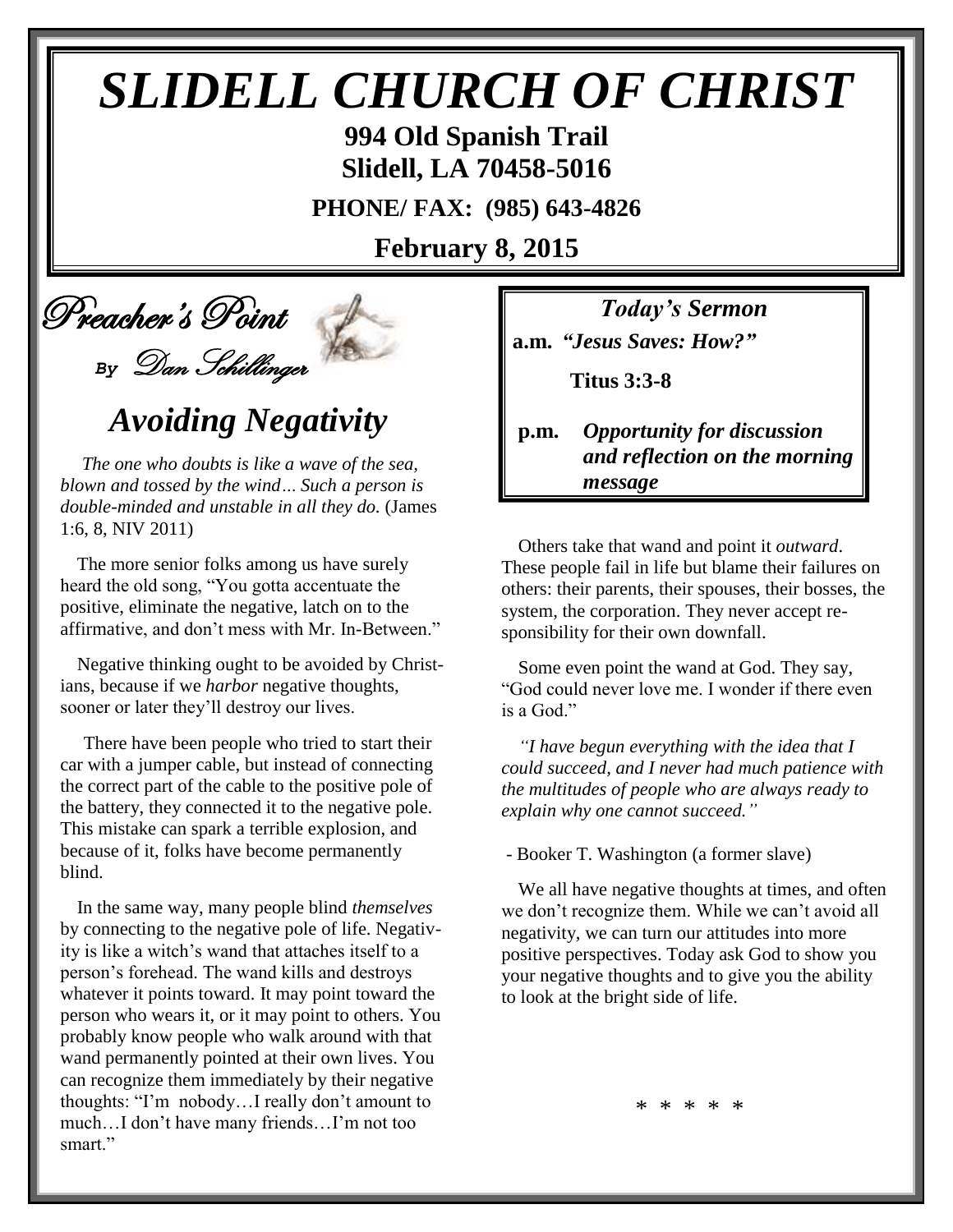### **Welcome Visitors**

**We are pleased to have the opportunity to welcome you to our service. We think you will find our congregation family to be one that enthusiastically embraces newcomers and warmly welcomes them into our fellowship. We hope you feel right at home as you join us in worship, praise and thanksgiving.**

### *REMEMBER IN PRAYER* & *"ENCOURAGE"*

### **With Visits, Calls, & Cards**

**Carey Cenac Woodham**, of Houma - Dorothy Bryan's former daughter-in-law, passed away Thursday of TB. Wake will be held this Friday at Honaker's, 10:00 a.m. - 1:00 p.m., with the funeral there at  $1:00$  p.m.

**Janet Despenza** - scheduled for surgery to repair an abnormal hole in her neck vertebrae this Wednesday, at 7:00 a.m. at Cypress Pointe Surgical Hospital in Hammond. She is expecting to remain there overnight.

**Ashley Cheri** - Courtney's brother, diagnosed with stage 4 lung cancer, and has a problem with two stents in his leg, such that loss of the leg is possible.

**Phyllis Tansil** - awaiting results from her MRI procedure on her lower back last Friday.

**Alexis Leonard** - leg is healing following recent surgery, but her muscles remain weak.

**James Baker, Jr.** - Schillinger's grandson, failed a vision test last week, prompting a referral to an eye specialist.

**Shane Hicks** - thanksgiving for his safe return from overseas deployment. He is anticipating his discharge in about four months.

**Margaret Schillinger** - thanksgiving that she is experiencing considerable relief from her gout.

**Schillinger family** - pray for their adaptation to big changes soon as their family moves here from Tennessee.

**Devin Nelson** - scheduled to enlist in the U.S. Army on May 26, following graduation.

Melba Hoyt - member of the Stitches of Love, experiencing dizziness.

**Carl Mangus** - experiencing congestive heart failure.

**Steve Mangus** - experiencing depression.

**Larry Mac Reynolds** - only expected to have a few more months more to live.

**Sandy Shell** - friend of Fairie Roig's and a member at Tammany Oaks, has renewed spinal compression fractures.

**Becky Gilbert** - another friend of Fairie Roig's and a member at Tammany Oaks, receiving chemotherapy for breast cancer.

**Leonard Cousin** (friend of Nayla's) - has a brain hemorrhage.

**Mike Mustafa** - Nayla's uncle, had a fire inside his gas station eight days ago at the corner of Thompson Road and W. Hwy 190. No one was hurt. Pray for the speedy recovery of his business.

**Pray for all who are travelling.**

**Pray for the Spanish Bible study.**

**Pray for our elders: Courtney Cheri, Dwight Jones and Gerald Molina.**

**Pray for President Obama and all our elected officials.**

**Pray for our men and women in our armed forces, both here and abroad!**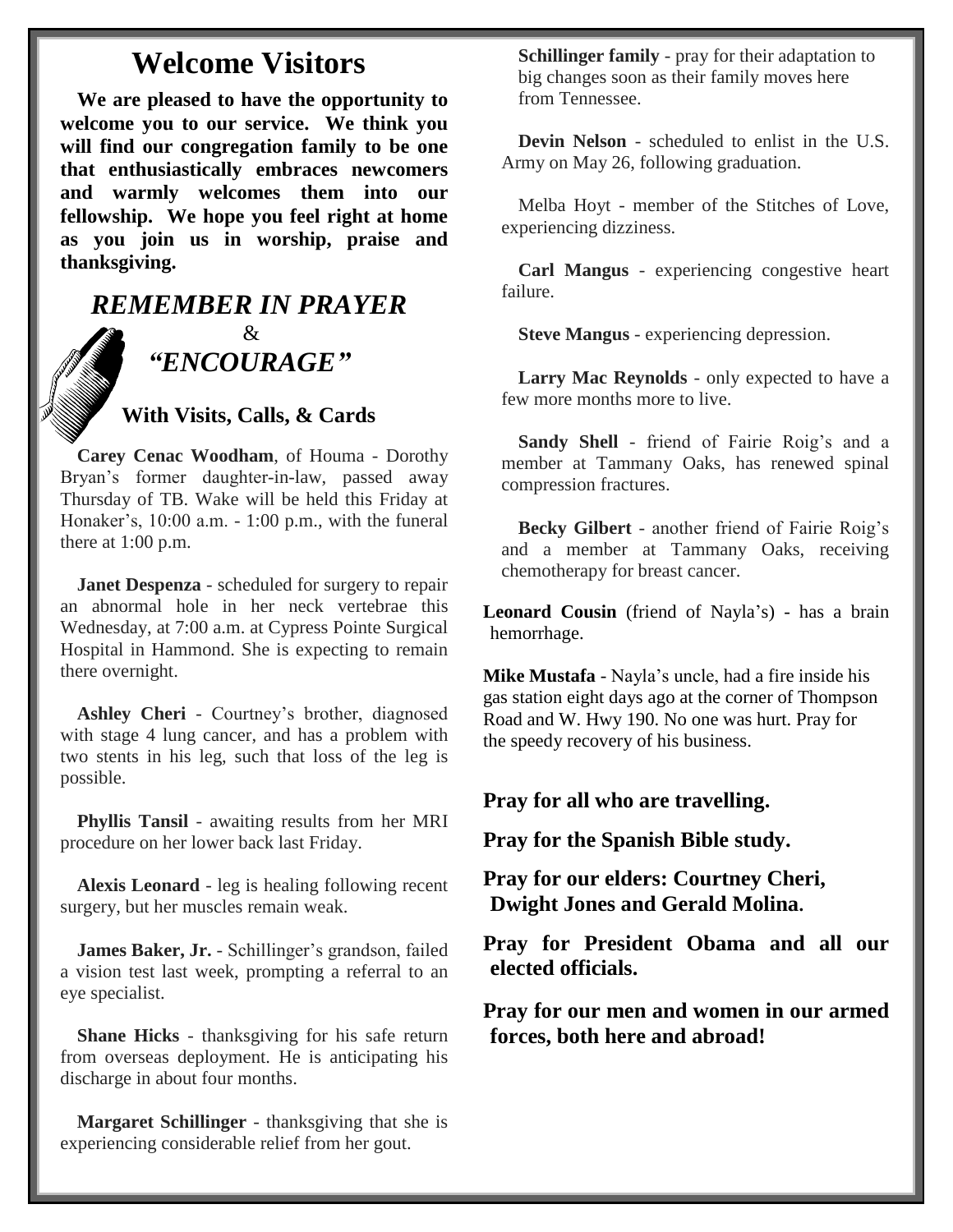## FOOD FOR THOUGHT

### *Death is Truth*

King David: *"I am about to go the way of all the earth.*" (1 Kings 2:2, NIV).

Thomas Paine (1737-1809) was an Englishman who immigrated to America before our Revolution. He is remembered as a political activist, philosopher, political theorist and revolutionary. Toward the end of his life, Paine told a friend to disregard anything he might say about religion around the time of his death. "People get scared when they die," he explained, "and they tend to experience deathbed repentance. If I do that, just remember that that is not me talking, but a scared old man."

David disagreed. He asked God to show him the end of his life. *"Let me know my end, and what is the measure of my days, let me know how fleeting life is!"* (Ps 39:4)

Many people live in denial of the end of life. We may eat vitamins and pump iron to stay youthful, but try as hard as you may, "all paths lead but to the grave." David was wiser and more courageous than Paine. He wanted to face the truth of death because he knew it was inevitable. He had that strange desire to know the truth, the whole truth, even the truth about his own demise. David did not know about the resurrection in Jesus of Nazareth, but he knew the true and living God, the father of Christ, and perhaps he had working faith in survival that went something like this: God will sustain every good thing he has created.

Death is truth - but can you face it like David, or will you discount your thinking in the last days of your life, like Paine?

\* \* \* \* \*

### **History of the Early Church (concluded)**

Because of their refusal to recognize the divinity of the Roman emperor or pay homage to any god except their own, the early Christians were subjected to a number of persecutions by the Roman authorities. The most savage of these were the one under Emperor Decius (A.D. 249-51) and that instigated by Diocletian (A.D. 303-13). Many Christians welcomed martyrdom as an opportunity to share in the sufferings of Christ, and Christianity continued to grow despite all attempts to suppress it. Out of the experience of persecution a controversy grew over whether those who had denied their faith under pressure could be readmitted to communion, and whether the baptism and the Lord's Supper could be administered validly by shepherds who had apostatized. In opposition to the Novatianists and Donatists, the larger church replied affirmatively to both questions.

Major Persecutions - Decius A.D. 249-51; Valerian A.D. 253-60; Diocletian A.D. 285-305 - the worst. Alliance with the state - Constantine's "Edict of Milan," A.D. 313. Official Religion - by A.D. 395 (Emperor Theodosius).

The principal theme of early Christian theological development was the interpretation of the faith in terms of concepts drawn from Greek philosophical thought. This process was begun by Justin Martyr, Tertullian, Origen, and other apologists of the 2d and 3d centuries.